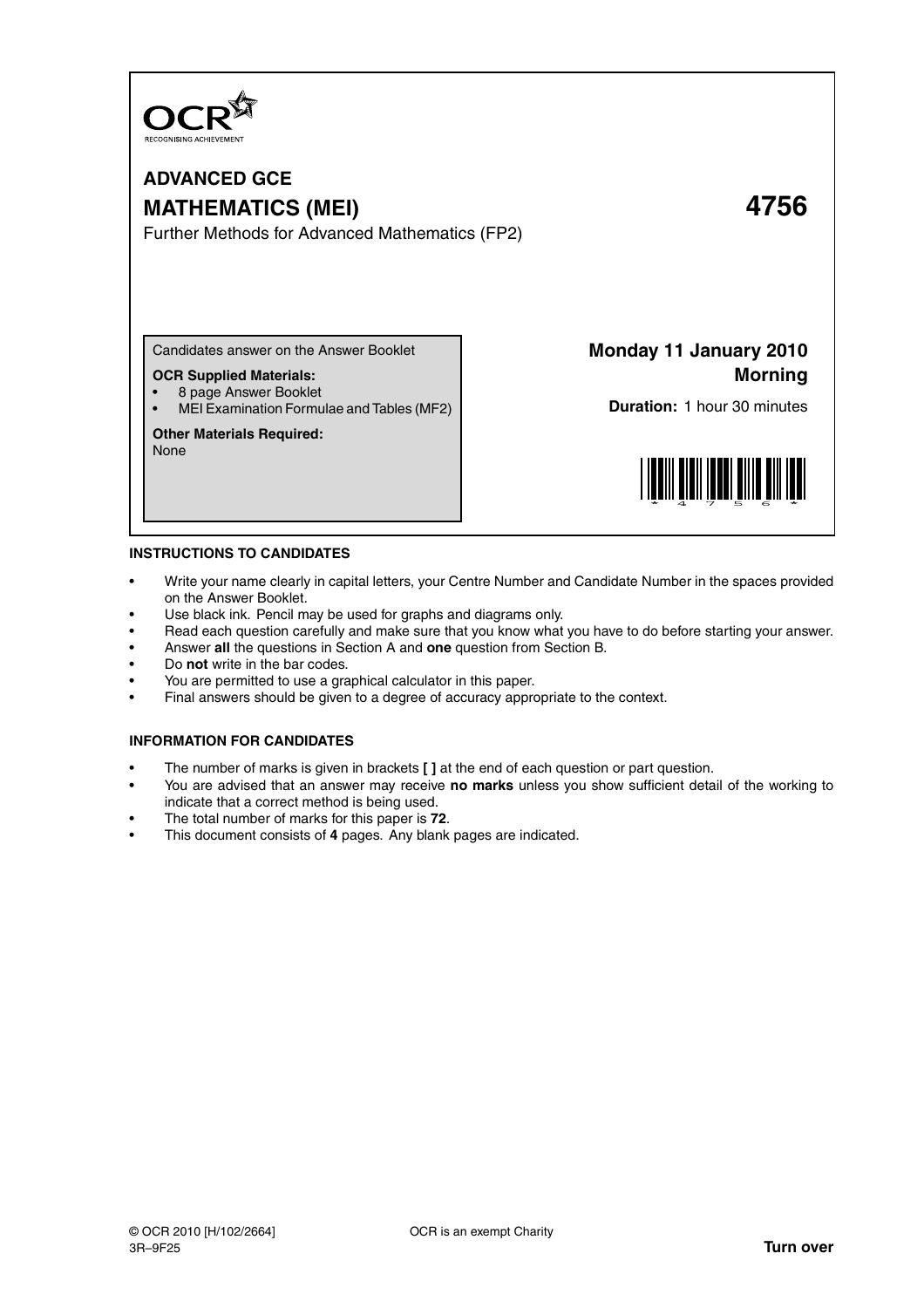#### **2**

# **Section A** (54 marks)

# **Answer all the questions**

**1** (a) Given that  $y = \arctan \sqrt{x}$ , find  $\frac{dy}{dx}$ , giving your answer in terms of *x*. Hence show that

$$
\int_0^1 \frac{1}{\sqrt{x}(x+1)} dx = \frac{\pi}{2}.
$$
 [6]

**(b)** A curve has cartesian equation

$$
x^2 + y^2 = xy + 1.
$$

**(i)** Show that the polar equation of the curve is

$$
r^2 = \frac{2}{2 - \sin 2\theta}.
$$
 [4]

- **(ii)** Determine the greatest and least positive values of *r* and the values of  $\theta$  between 0 and  $2\pi$ for which they occur. **[6]**
- **(iii)** Sketch the curve. **[2]**
- **2 (a)** Use de Moivre's theorem to find the constants *a*, *b*, *c* in the identity

$$
\cos 5\theta \equiv a \cos^5 \theta + b \cos^3 \theta + c \cos \theta. \tag{6}
$$

**(b)** Let

$$
C = \cos \theta + \cos \left(\theta + \frac{2\pi}{n}\right) + \cos \left(\theta + \frac{4\pi}{n}\right) + \dots + \cos \left(\theta + \frac{(2n-2)\pi}{n}\right),
$$
  
and 
$$
S = \sin \theta + \sin \left(\theta + \frac{2\pi}{n}\right) + \sin \left(\theta + \frac{4\pi}{n}\right) + \dots + \sin \left(\theta + \frac{(2n-2)\pi}{n}\right),
$$

where *n* is an integer greater than 1.

By considering  $C + jS$ , show that  $C = 0$  and  $S = 0$ . [7]

(c) Write down the Maclaurin series for  $e^t$  as far as the term in  $t^2$ .

Hence show that, for *t* close to zero,

$$
\frac{t}{e^t - 1} \approx 1 - \frac{1}{2}t.
$$
 [5]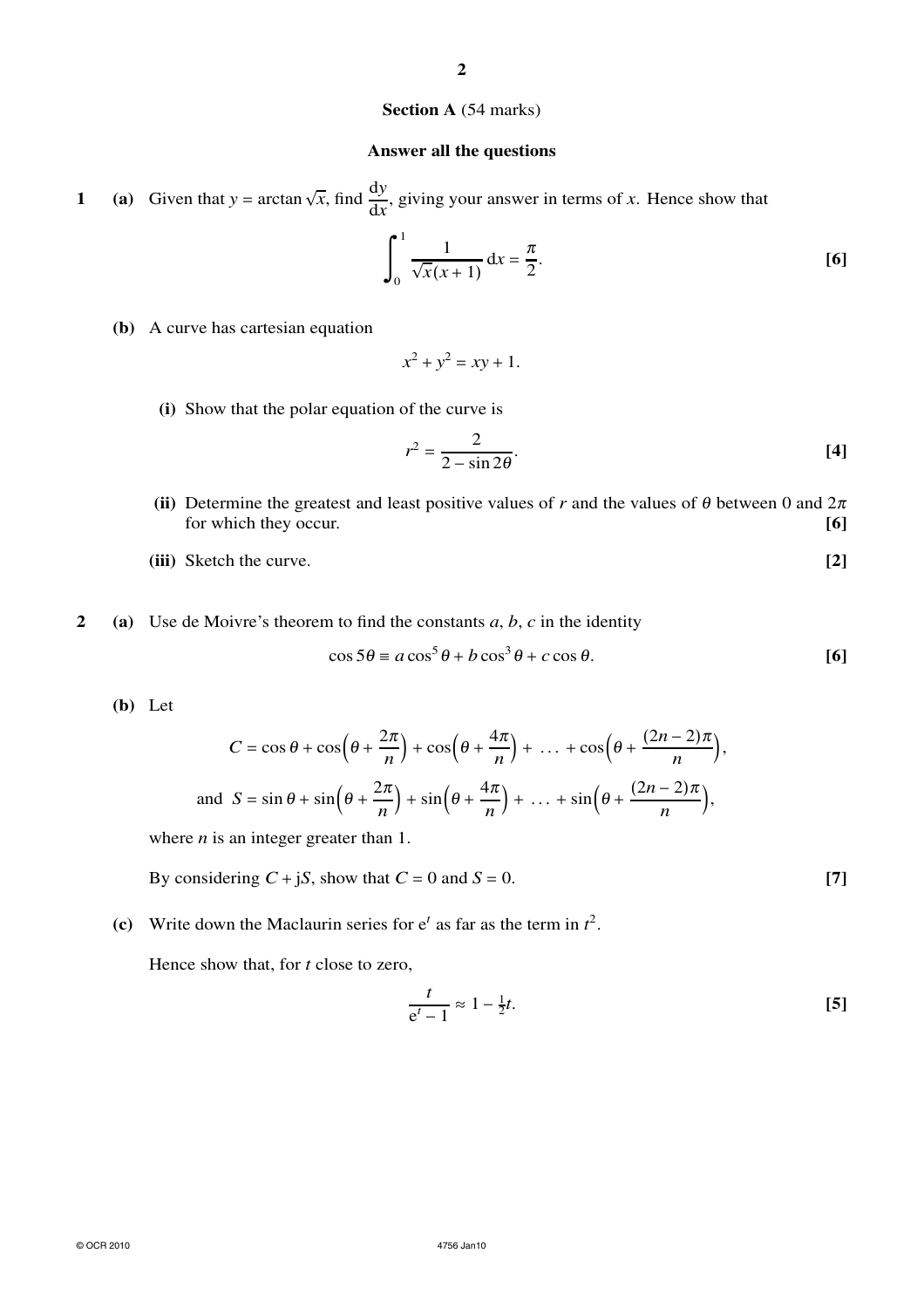**3 (i)** Find the inverse of the matrix

$$
\begin{pmatrix}\n1 & 1 & a \\
2 & -1 & 2 \\
3 & -2 & 2\n\end{pmatrix}
$$

where  $a \neq 4$ .

Show that when  $a = -1$  the inverse is

$$
\frac{1}{5} \begin{pmatrix} 2 & 0 & 1 \\ 2 & 5 & -4 \\ -1 & 5 & -3 \end{pmatrix} .
$$
 [6]

**(ii)** Solve, in terms of *b*, the following system of equations. **[5]**

$$
x + y - z = -2
$$
  

$$
2x - y + 2z = b
$$
  

$$
3x - 2y + 2z = 1
$$

**(iii)** Find the value of *b* for which the equations

$$
x + y + 4z = -2
$$
  

$$
2x - y + 2z = b
$$
  

$$
3x - 2y + 2z = 1
$$

have solutions. Give a geometrical interpretation of the solutions in this case. **[7]**

### **Section B** (18 marks)

# **Answer one question**

# *Option 1: Hyperbolic functions*

**4 (i)** Prove, using exponential functions, that

$$
\cosh 2x = 1 + 2\sinh^2 x.
$$

Differentiate this result to obtain a formula for sinh 2*x*. [4]

**(ii)** Solve the equation

$$
2\cosh 2x + 3\sinh x = 3,
$$

expressing your answers in exact logarithmic form. **[7]**

(iii) Given that  $\cosh t = \frac{5}{4}$ , show by using exponential functions that  $t = \pm \ln 2$ .

 $\overline{a}$ 

Find the exact value of the integral

$$
\int_{4}^{5} \frac{1}{\sqrt{x^2 - 16}} dx.
$$
 [7]

# $\circ$  OCR 2010 **Turn over**